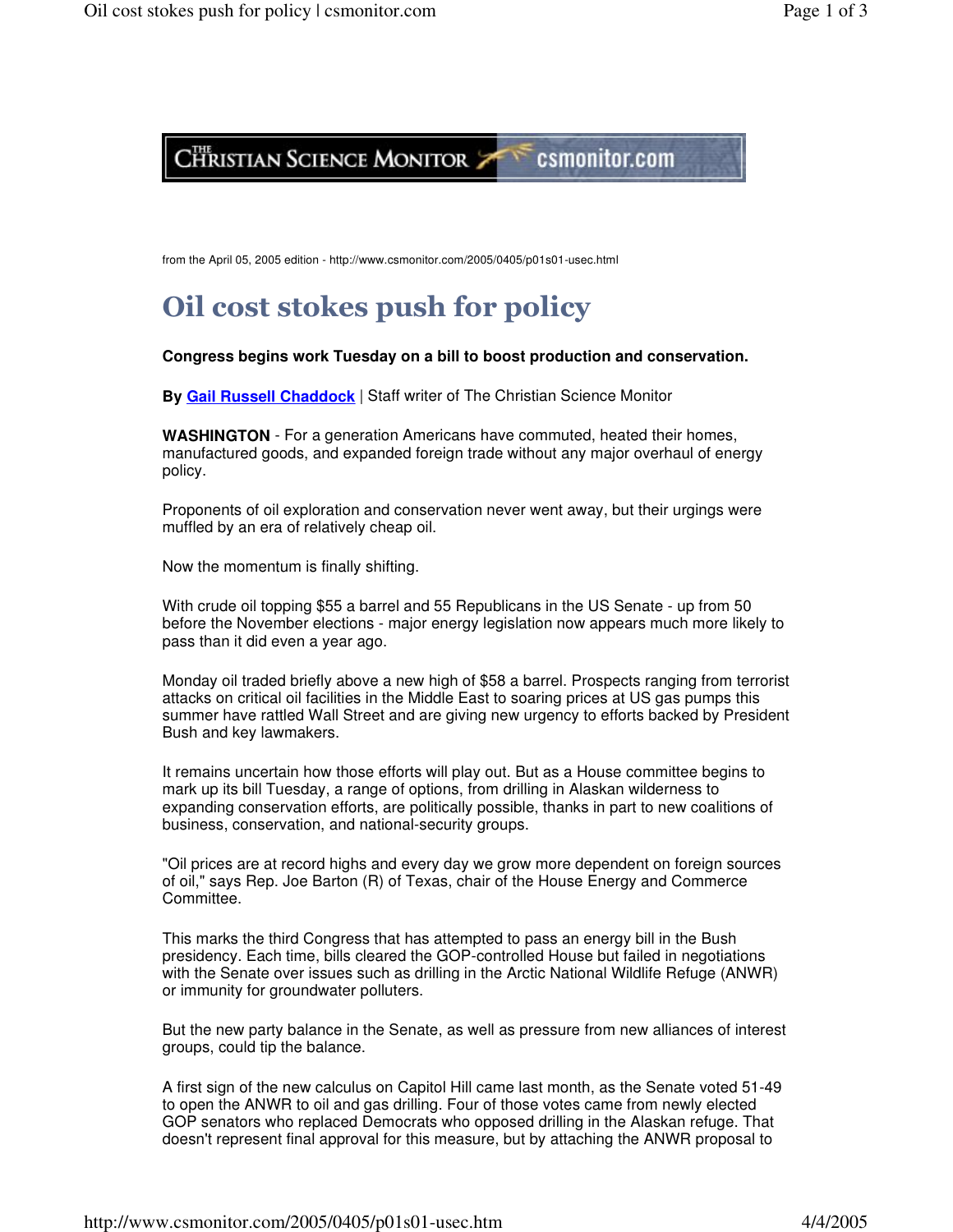the fiscal 2006 budget resolution, Republican leaders hope to avoid the filibusters that derailed such legislation in the past.

At the same time, the possibility that some crisis could push petroleum prices still higher, even to \$100 a barrel, is fueling pressure for more serious conservation proposals to curb petroleum use.

The real cost of oil isn't just the prices paid at the pump, but also some \$400 billion to support US military presence in the Middle East - and the constant threat of disruptions in that region, critics say.

"People are starting to wake up to the fact that we do have a problem with oil revenues being used to support instability and terrorism around the world. That's making the politics more favorable toward fuel efficiency," says Jim Presswood, energy advocate at the Natural Resources Defense Council in Washington.

Last month, the NRDC joined a new campaign sponsored by 26 former national-security officials to reduce US oil consumption. The Set America Free initiative calls for a national commitment to produce more fuel-efficient cars (gasoline accounts for about half of US oil consumption) and oil alternatives.

"There is a real national-security emergency in the making, and we have an opportunity to utilize existing technologies to make a difference in our vulnerabilities," says Frank Gaffney, a former Reagan official who heads the Center for Security Policy in Washington.

The current House bill and White House policy reflect the conventional wisdom that the US economy remains heavily dependent on oil, and the solution is finding more of it, says Mr. Gaffney. "We're saying: We're heavily dependent on oil. We know where most of it is, and it's ill-advised [for us] to remain heavily dependent on oil.... So let's go get alternative means" of powering the economy.

The House bill would take other significant steps. It aims to boost US refining capacity by accelerating the review and approval process for new refineries in "refinery revitalization zones." It would override state and local authorities on siting power plants - a move that could boost prospects for a \$20 billion proposal for new power lines from Wyoming to California. The House bill also includes money for clean-coal technology, hydrogen-fueled vehicles, and wind, solar, geothermal, and hydroelectric power.

In a controversial move, the House bill also reintroduces a provision that protects oil companies from lawsuits on the gasoline additive called MTBE, a provision that was a dealbreaker for the Senate in the 108th Congress. The provision is strongly backed by House majority leader Tom DeLay, whose Texas district includes MTBE production, as well as House energy chairman Barton.

In February, a coalition of state and local officials wrote an open letter urging Congress to keep MTBE out of the bill. States and localities face billions in cleanup costs if producers are shielded from liability suits.

But even with showstoppers like MTBE in the mix, energy activists say they expect a bill to pass this year. On the Senate side, Democrats have been closely involved in drafting an energy bill, in sharp contrast to previous years. "The process is noticeably different from what it was in the last Congress, in which Republicans pursued a very exclusionary process" that limited Democratic support, says Bill Wicker, a spokesman for Democrats on the Senate Energy and Natural Resources Committee.

In another bellwether move, the Senate Environment and Public Works Committee approved a renewable-fuels bill on March 16 that GOP leaders say will be wrapped into the Senate version of the energy bill. Strongly backed by senators from farm states, who